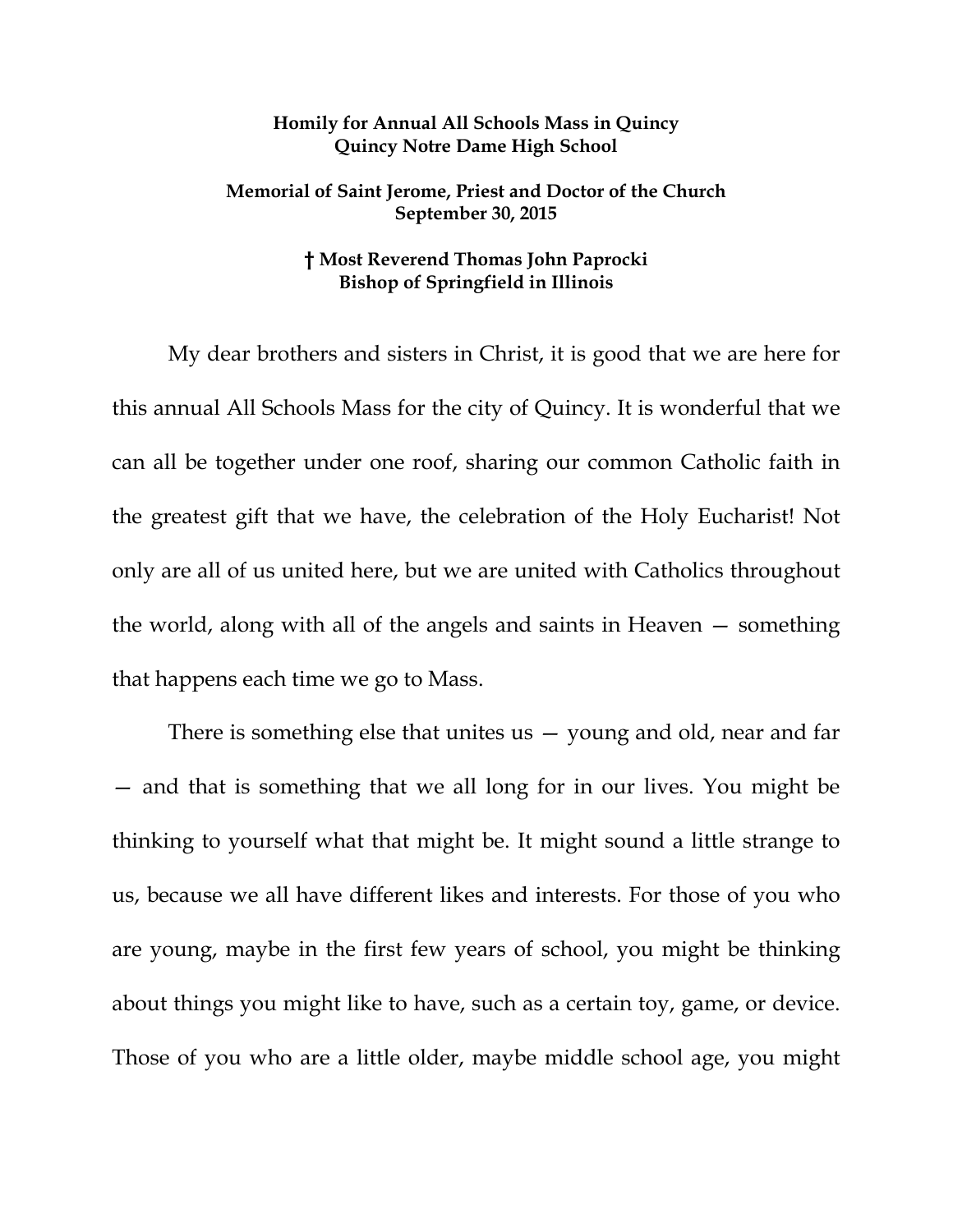long for being well-liked among your peers, wanting to fit in during this time of so many transitions.

For those of you in high school, maybe some of you who are athletes, you long to win your next game, maybe even a state championship. For the teachers, maybe all you really want is for your students to be quiet during class and to listen to what you say, and not just listen, but actually do what you say!

All of these are different things, so how can we say that they are the same? Well, what do all of these things promise to us who desire them? They promise that one thing we all desire — happiness! Everything we do is directed toward achieving happiness. Even if we do something that is not right, we do it because we think it will bring us some sort of happiness. So I am confident in saying that we are all united — even those of us who are not Catholic — in our desire for happiness.

But what is happiness? For many of us, we think of happiness as being a nice, warm feeling. We desire things that will make us feel good, and so we will work hard to get that good feeling. Notice, however, that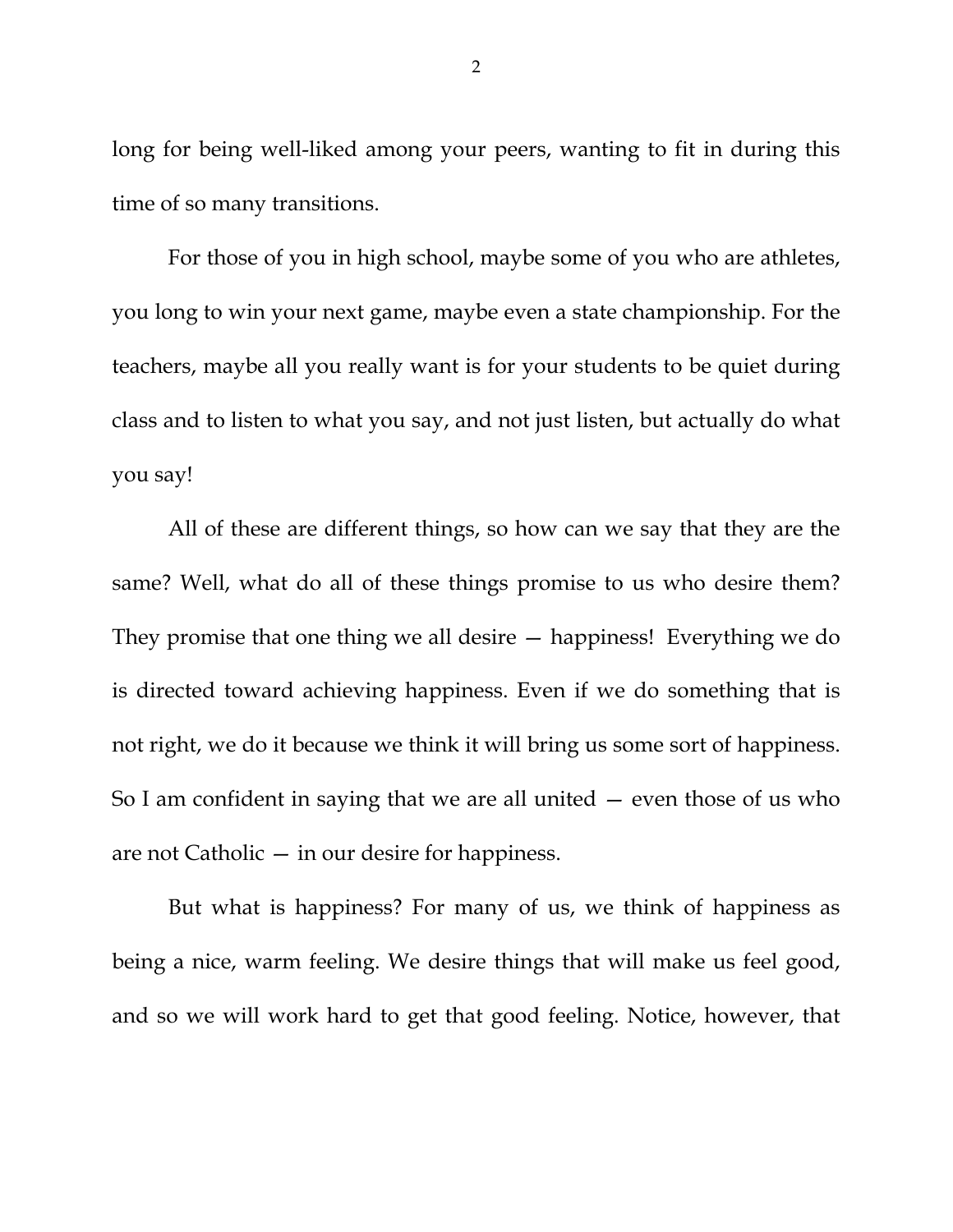the effort that we make in order to get to that happiness does not always involve feeling good. Let me give you an example from my own life.

In just over a week, I will be running my twenty-first marathon. Just because I have run several marathons does not mean that it is easy to do! It requires a lot of training, putting in a lot of miles over several months. This training does not always feel good, but I willingly undertake it because I know it will prepare me to run the full marathon. I remember the first time I ran a mile when I was in high school. My lungs burned, my legs hurt, and my heart was pounding. I hated it. Yet within a short time I would take up running as a hobby. Why? Because I, like you, look for happiness, and it is a very happy experience to cross the finish line after running 26.2 miles! I also starting running because three of my grandparents died in their fifties from heart disease, and I figured I had better do something to stay in shape if I wanted to live past 55! So running has indeed brought me the happiness of good health for many years!

Isn't this true about so many things that we think will bring us happiness? We willingly submit to difficult things because they point to something which brings happiness. Think of our experience in school. We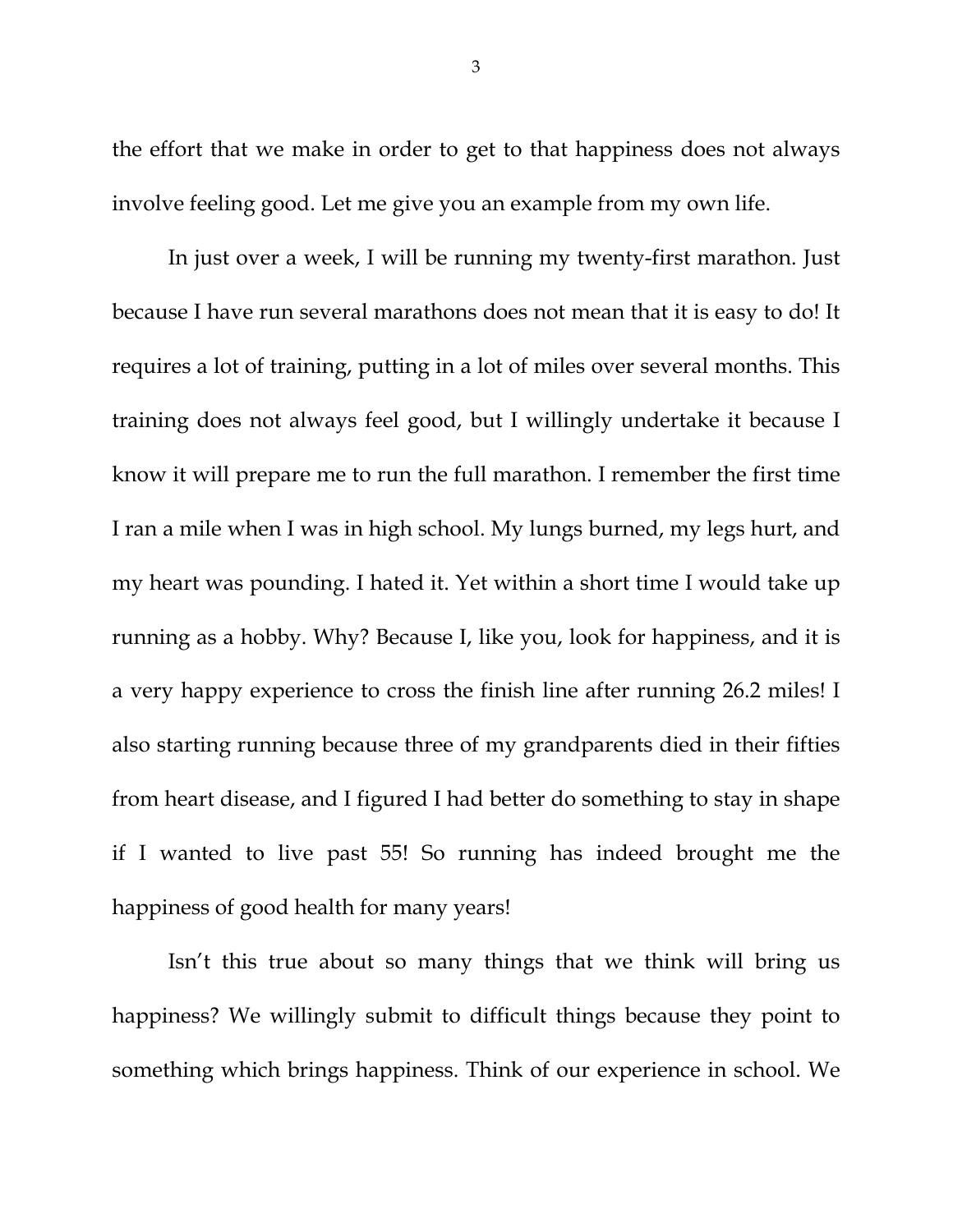put in a lot of work studying for a test, because we know that effort will prepare us to get a good grade, which will then help us to get into a good college, which will help us to get a good job, which will allow us to have nice things that will, so we think, make us happy! Getting to that goal is a lot of work and often not much fun, but we do it because we want what we think will bring us happiness at the end of that long road.

All of this, as I said, is something that all human beings share, that desire for happiness. Our Christian faith takes this basic human desire and enhances it. God, who has created our human nature, knows what will make us truly happy, and so it is worth at least hearing what He has to say to us on this topic, and so we turn to the Gospel that we just heard.

The Gospel passage is that we just heard is that famous one from the Sermon on the Mount known as the Beatitudes. For each of the beatitudes, Jesus begins by saying, "Blessed are you . . ." That word 'blessed' can be translated in various ways. One translation for that word is 'happy.' So the Beatitudes are pointing us to happiness. But this biblical notion of happiness is more than just a good feeling. It's a happiness that points to something beyond what this life can guarantee. It points to eternal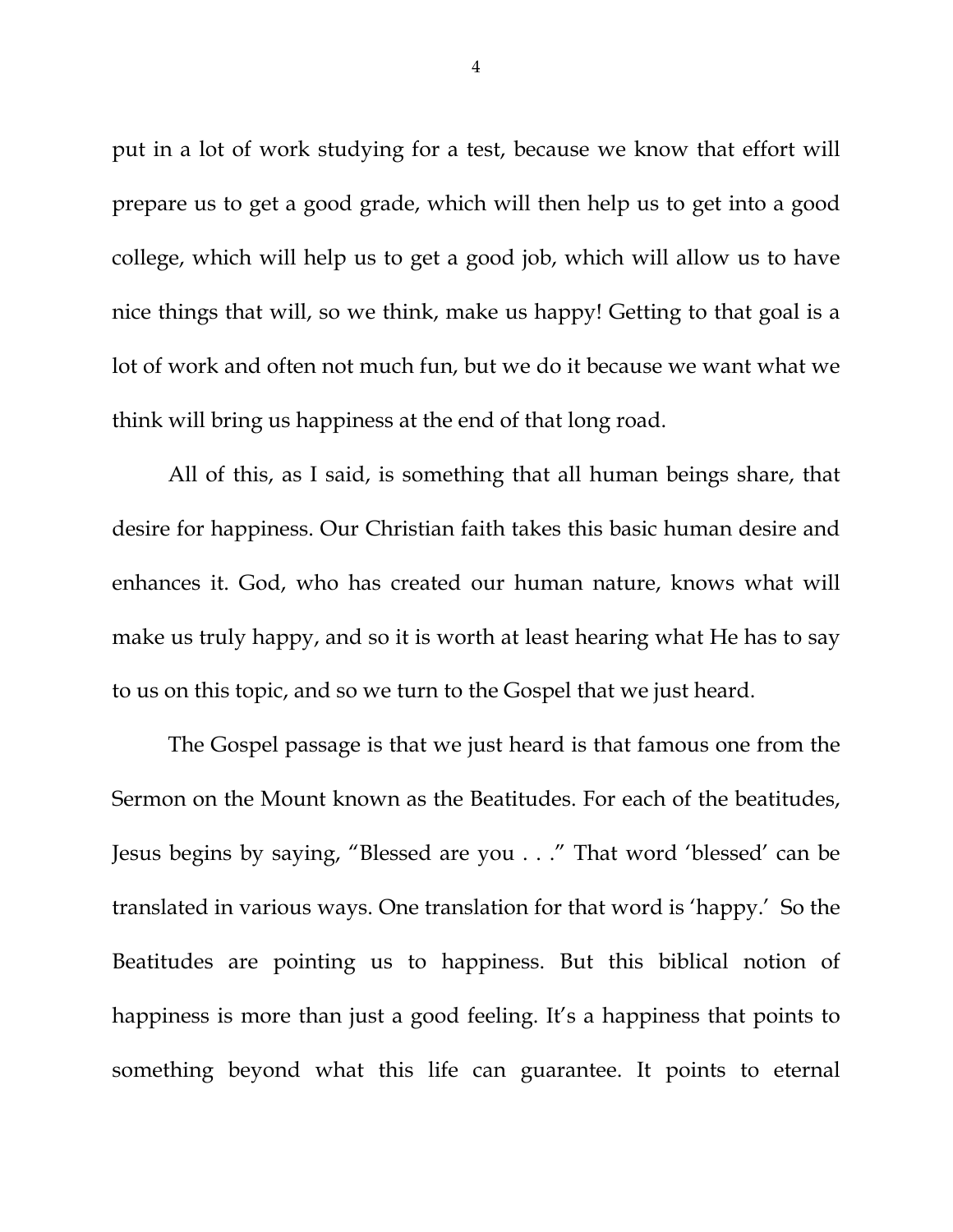happiness in Heaven. This is how our faith enhances the desire for happiness — it points us to a happiness that lasts forever, even after we pass away from this life. Every other form of earthly happiness will ultimately be lacking in some way, leaving us wanting more. The happiness of being in Heaven so much greater and so much more beautiful than anything this world could ever offer.

Hopefully, we all desire this form of happiness. But, just as with achieving happiness in worldly things, gaining this happiness often involves things which don't always seem to be happy, enjoyable, or comfortable. We see this when we read the Beatitudes, as Jesus says things which sound difficult to us. He says that we will be happy when we mourn. He says that we will be happy when people are mean to us and hurt us because of our faith. Initially, all of these Beatitudes sound unattractive, but when we understand their connection to true happiness, not just in this life, but, more importantly, in the life to come, we should be willing to trust in Jesus and let ourselves adopt those attitudes with faith and hope.

5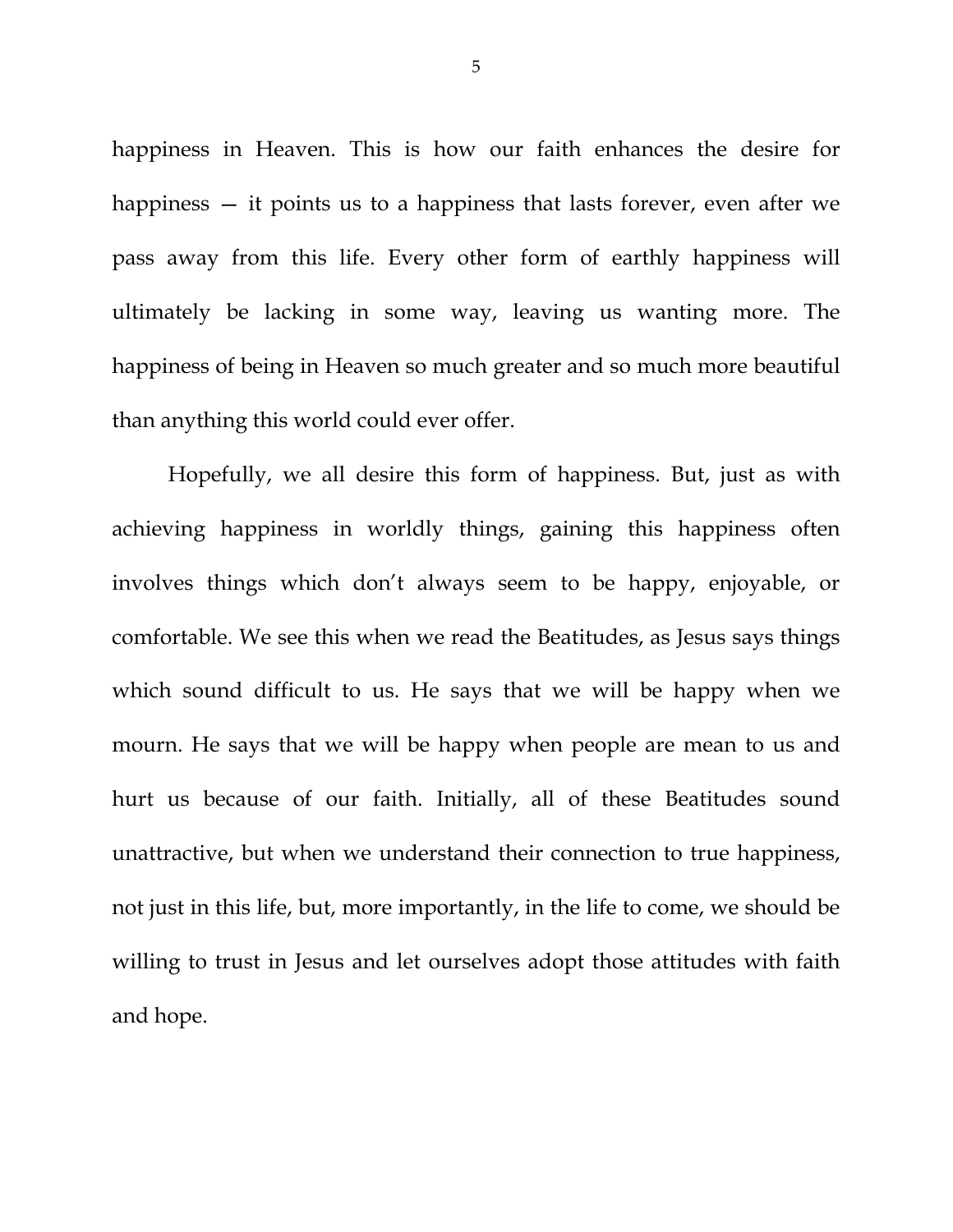As I said, our faith enhances this desire for holiness by inviting us to see things from a perspective that is not just about feeling good all of the time. At the heart of the Christian understanding of happiness is the shift away from just being concerned about ourselves and what we want. We are invited to see that what is just as important is that others are happy as well. If we forget others, we try to gain happiness often at the expense of another person. But when we are aware of others, we will do what we can to ensure that as many people as possible are as happy, even if that means that we have to be a little uncomfortable or unhappy for a time.

A recent study1 looked at happiness among teenagers. The results concluded that young people experience happiness when they undertake risks and feel a sense of discomfort. Surprisingly, those uncomfortable, risk-taking actions were not what we might think, like bungee jumping or skydiving. Rather, the activities that caused them so much discomfort were various forms of community service in which they engaged. They experienced a sense of fulfillment knowing that they had helped somebody else, and that the world doesn't just revolve around them and their desire for instant gratification.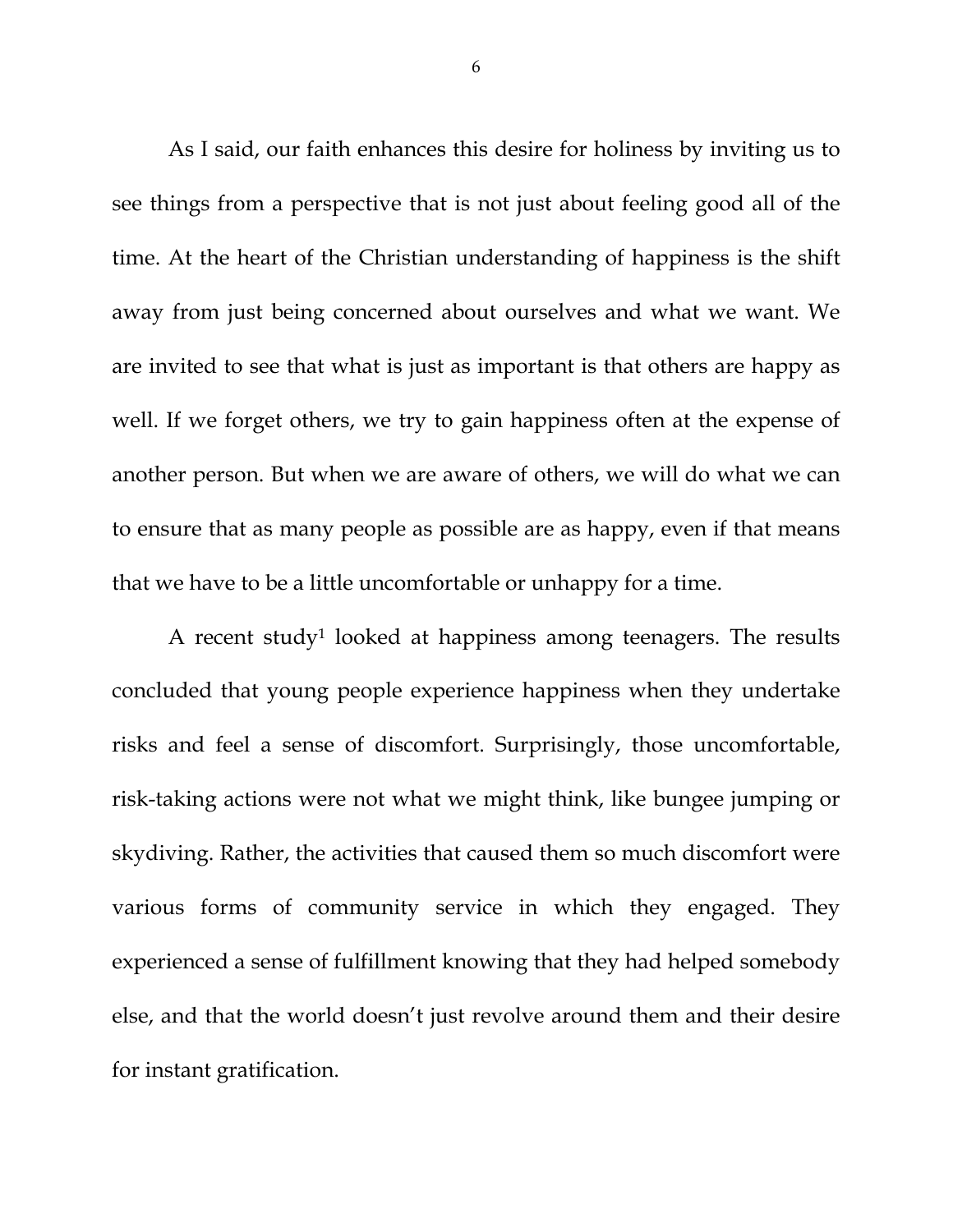This study should not be surprising to us, because it is exactly what our Catholic faith tells us. Living the Gospel way of life, loving God and loving our neighbor, though uncomfortable and risky at times, carries great rewards, because it touches the lives of others. As Catholics, we are a part of the Body of Christ, and when one member suffers or is unhappy, it affects us all. But when one rejoices and is happy, we all share in that happiness (cf. 1 Cor 12:26).

In a world that tries to capitalize on our desire for happiness in so many self-centered ways, we, as Christians, are called to choose a different route. We are called to be intentional about putting our selfish desires for happiness aside and living a Gospel-centered life in which we are always on the lookout for how we can help to contribute to the happiness of others. We are invited to take risks, being uncomfortable from time to time, knowing that the Lord will reward us and those to whom we reach out with a true experience of happiness.

There are so many opportunities in our daily lives to do this. For example, when you hear people gossiping about somebody else, don't chime in, and better yet, say something good about that person. It might

7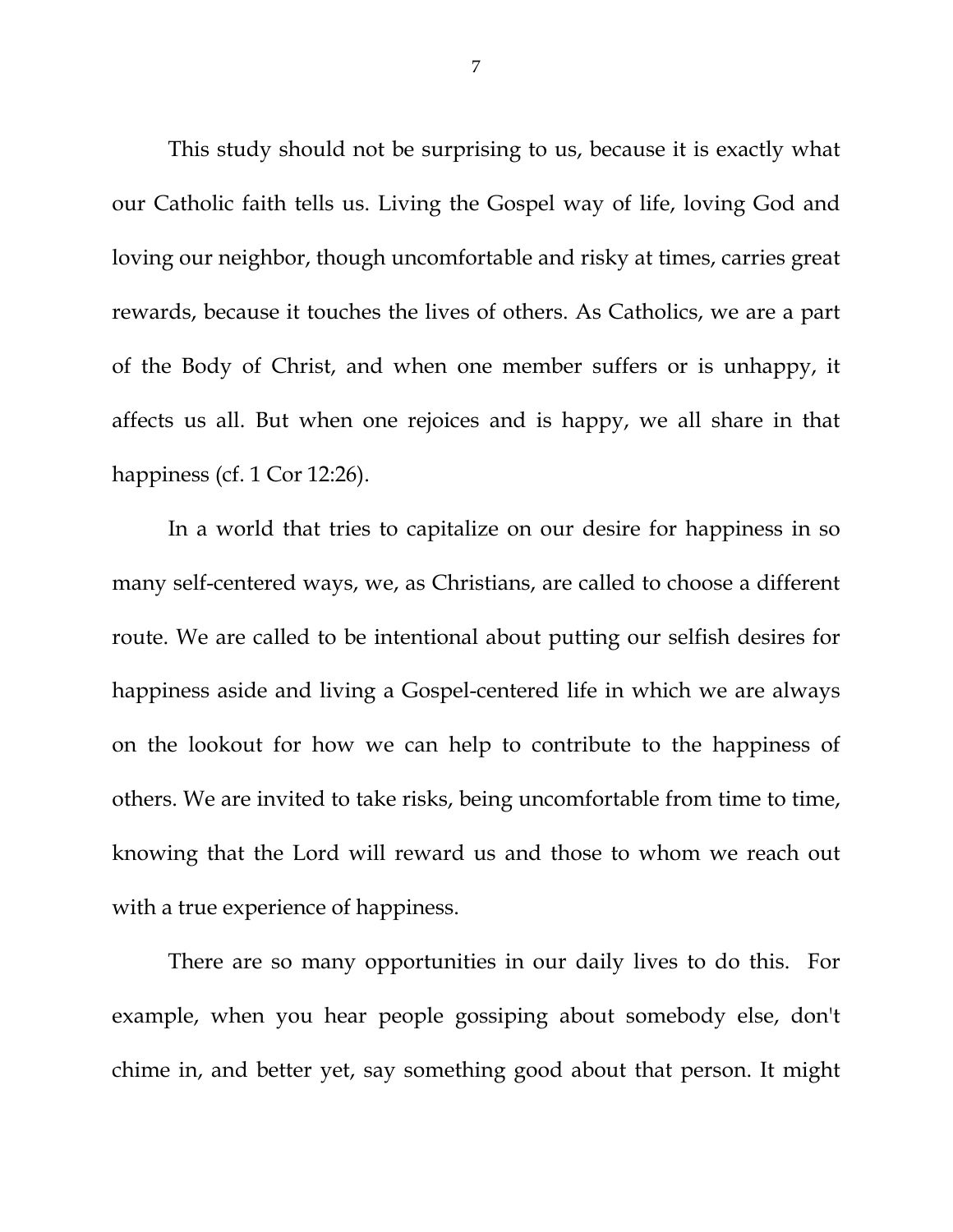mean being made fun of yourself, but imagine what it would do for the person being treated poorly. Maybe you could go out of your way to say hello, or give a smile to somebody who has been getting on your nerves. You may not feel like it, but it will go a long way toward breaking down the barrier between you and them. When somebody does better than you in sports or on an assignment, congratulate them, and don't let those feelings of envy creep in to steal your happiness, which can happen so easily at your age.

We all want to be happy, and Jesus has given us the surest way of achieving the true happiness that we long for in the depths of our hearts. It is true that the path that He proposes may seem difficult and unattractive at times, but our faith reminds us to stay on the path and He promises that we will discover that great gift of happiness. We don't have to take this path alone, for He is always available to assist us, to guide us, and to strengthen us, especially as we receive the gift of His life in the Holy Eucharist. So let us ask God for the grace to follow His plan for happiness, not putting it off until next week, next month, or next year. Let us start now, taking those risks and expressing our love for others, thus beginning